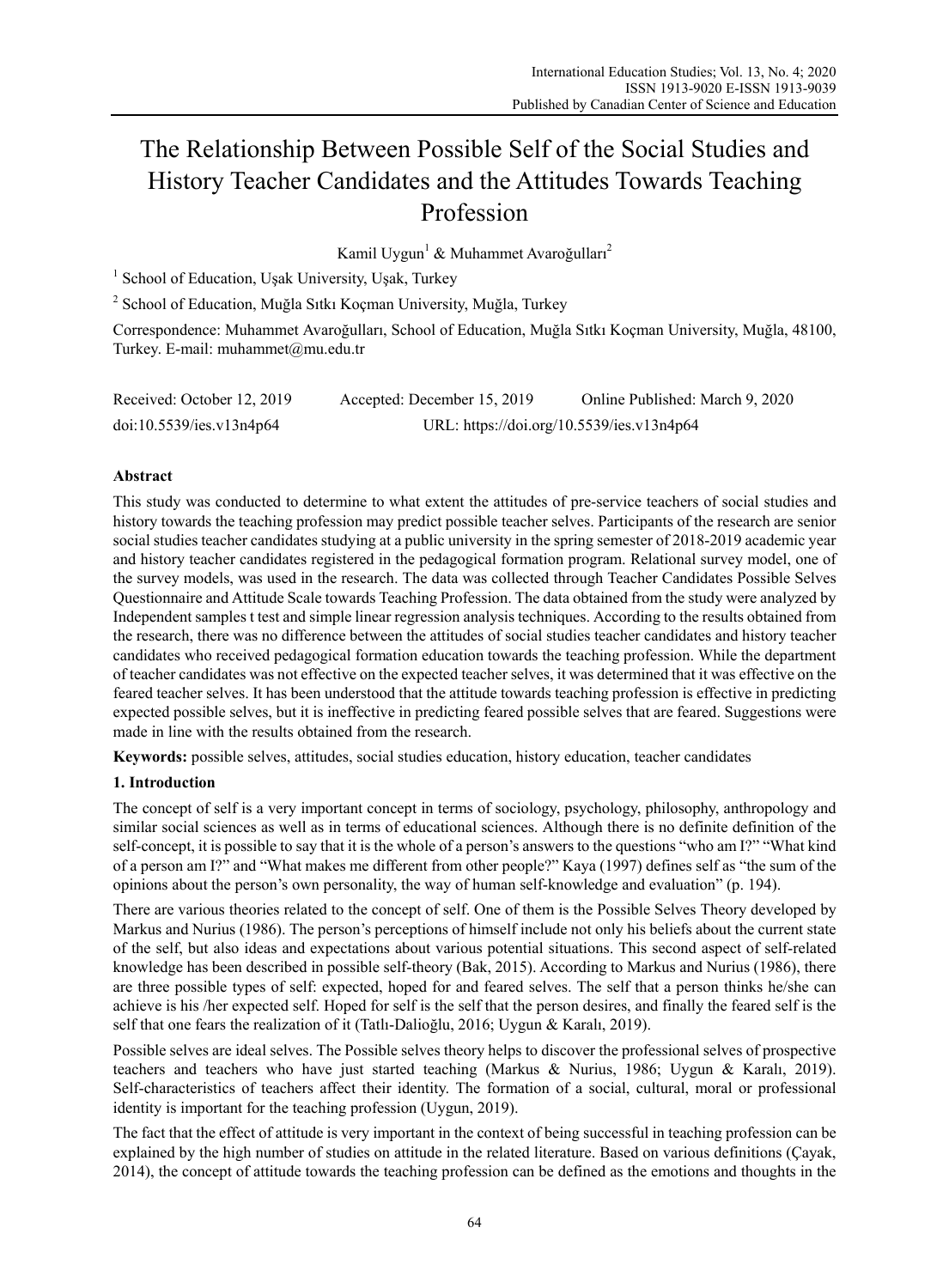mind that direct the candidate's behavior related to the profession. When the literature is analyzed, it can be seen that there are a wide range of studies examining the relationship between the attitudes of teachers or prospective teachers towards the teaching profession with different variables (Atalmış & Köse, 2018).

The first reason for this study is the possibility of determining the quality of the education to be given in education faculties. The perceptions of prospective teachers about what kind of teachers they will become in the future are mostly related to how they perceive themselves today. Being aware of possible selves in the process of preparing for teaching career can be effective in increasing success in professional life. Therefore, knowing how pre-service teachers perceive themselves is extremely important for both teacher candidates and teacher educators in education faculties. One of the tools that can be used to reveal these perceptions is possible selves. Possible selves theory is related to how pre-service teachers see and define themselves. Revealing the potential selves of prospective teachers can provide important data in the organization of the curriculum. The second reason for carrying out this study is that studies about the possible selves of the Turkish teacher candidates are limited with especially with regard to social studies and history teacher candidates.

With this study, it is aimed to reveal the teacher identities that are likely to occur in social studies and history teacher candidates by using the "teacher candidates possible selves scale". In addition, the attitudes of prospective teachers towards the teaching profession will be determined. Possible selves and attitudes of teacher candidates will be examined with regard to gender, department, and the place teacher candidates live. Finally, it will be checked whether the attitude towards teaching profession is effective in predicting the potential selfies of teacher candidates. Therefore, the research questions of the study are as follows:

- Is there a difference between the attitudes of teacher candidates towards the teaching profession depending on gender?
- Is there a difference between the perceptions of possible selves of teacher candidates towards the teaching profession depending on gender?
- Is there a difference between the attitudes of teacher candidates towards the teaching profession depending on the department?
- Is there a difference between the perceptions of possible selves of teacher candidates towards the teaching profession depending on the department?
- Is there a difference between the attitudes of teacher candidates towards the teaching profession depending on the place they live?
- Is there a difference between the perceptions of possible selves of teacher candidates towards the teaching profession depending on the place they live?
- What is the power of the attitude towards the teaching profession to predict the possible selves of prospective teachers?

# **2. Method**

The research was carried out with the relational survey model, which is one of the quantitative research methods. The processes related to the universe and sampling, data collection and data analysis are described below.

# *2.1 Universe and Sampling*

Universe of the study consists of senior social studies and history teacher candidates studying in Turkey. However, since it is not possible to reach this universe, the accessible universe has been determined as teacher candidates studying at Muğla Sıtkı Koçman University. The study group was formed by the convenient sampling method. Social studies teacher candidates who took the course "Republic History 1" (47 person) and History teacher candidates who took the course "Special Teaching Methods" (32 person) participated in the study. Teacher candidates enrolled in both programs took the methods courses. However, social studies teacher candidates also took the school experience lesson which requires them to visit schools each week for a semester.

# *2.2 Data Collection*

Two separate scales were used to collect the data. The first of these scales is Prospective Teachers' Possible Self Scale, developed by Hammen, Wang, and Burley (2013) and adapted to Turkish by Tatlı-Dalioğlu and Adıgüzel (2015). There are two sub-dimensions in the scale: "Expected Possible Teacher Selves" and "Feared Possible Teacher Selves". The first dimension has two sub-dimensions, "professionalism" and "learning to teach". The second dimension has three sub-dimensions: "non-creative teaching", "inadequate classroom management" and "being an uninterested teacher". Cronbach Alpha internal consistency coefficients determined by Tatlı-Dalioğlu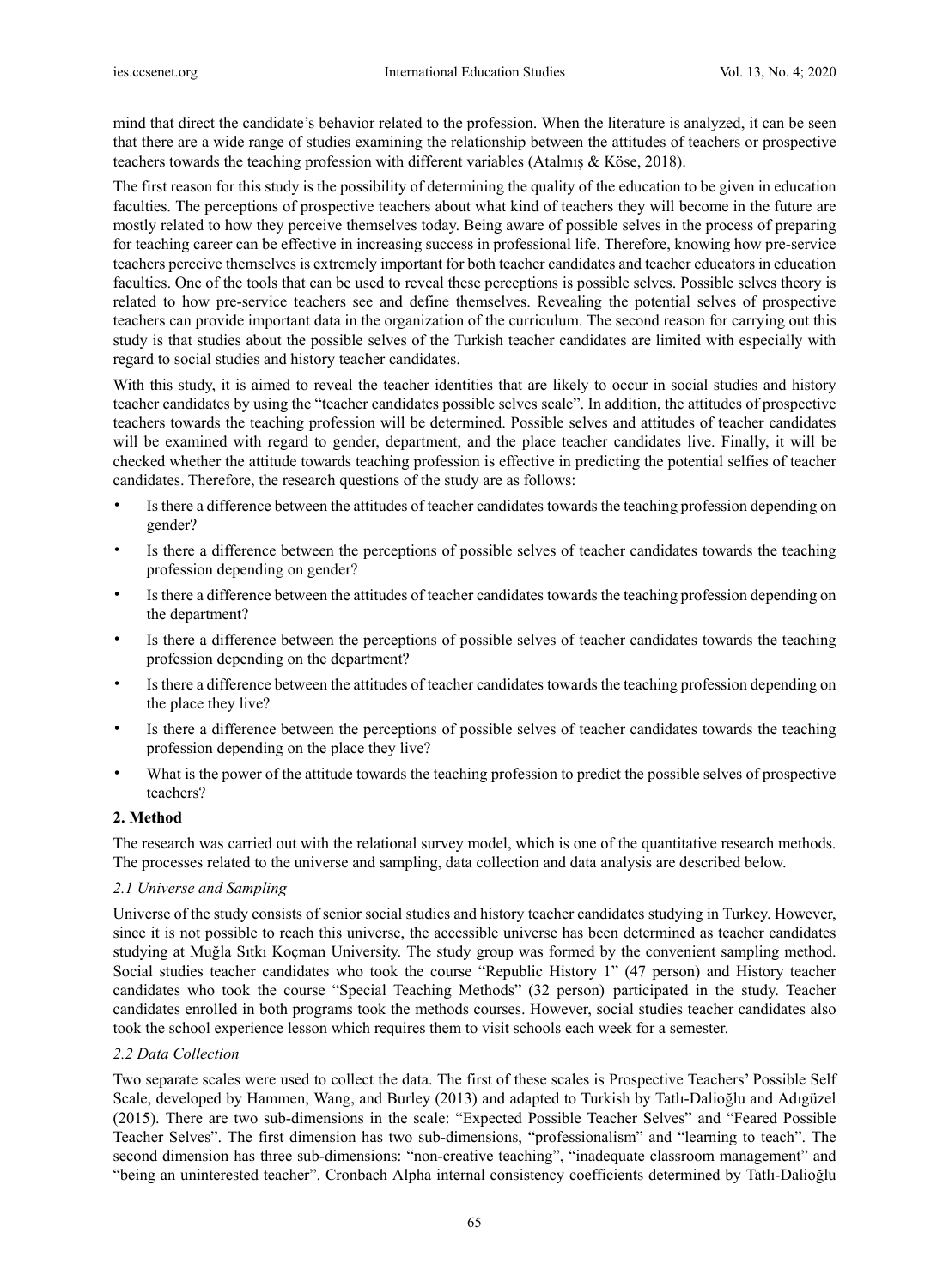and Adıgüzel (2015) and in the present study are presented below.

|                                 | Tatlı-Dalioğlu ve Adıgüzel (2015) | Present study |
|---------------------------------|-----------------------------------|---------------|
| Professionalism                 | .79                               | .71           |
| Learning to teach               | .68                               | .66           |
| Non-creative teaching           | .86                               | .84           |
| Inadequate classroom management | .81                               | .85           |
| Being an uninterested teacher   | .76                               | .76           |

Table 1. Cronbach Alpha internal consistency coefficients

From the examination of Table 1, it is understood that the values determined in the study of Tatlı-Dalioğlu and Adıgüzel (2015) and the values determined in this study are at similar and acceptable levels.

The second scale used in the research is the Attitude Scale towards Teaching Profession developed by Kahramanoğlu, Yokuş, Cışık, Vural, and Şiraz (2018). The scale is one-dimensional. Kahramanoğlu et al. (2018) specifies the Cronbach Alpha internal consistency coefficient as 85. In this study, Cronbach Alpha value was found to be .74 which is at an acceptable level.

## *2.3 Analysis of the Data*

In order to determine which tests to use in the analysis of the data, a normality test was performed first. Whether the data obtained is normally distributed according to the variables of gender, residential area and education section was examined. As a result of the tests, it was understood that the data were not normally distributed, but the skewness and kurtosis values were between -2.00 and +2.00. In this case, it has been understood that it is within acceptable value ranges for the application of parametric tests (George & Mallery, 2003). Therefore, it was decided to apply parametric tests. Independent samples t-test was carried out to find out whether there is a difference between the attitudes towards the teacher profession and the average values of perceived possible selves of the teacher candidates in terms of gender, place of residence and department. In order to understand how much the attitude towards teaching profession can explain the perceived possible self, simple linear regression analysis was performed.

### **3. Results**

The average values of prospective teachers about their expected and feared selves and their attitudes towards teaching profession were examined and the findings are presented in Table 2.

|                                      | N  | $\boldsymbol{x}$ | <b>Ss</b> |
|--------------------------------------|----|------------------|-----------|
| <b>Expected Possible Selves</b>      | 79 | 5.34             | .45       |
| Professionalism                      | 79 | 543              | .46       |
| Learning to teach                    | 79 | 5.22             | .58       |
| <b>Feared Possible Selves</b>        | 79 | 2.69             | 1.10      |
| Non-creative teaching                | 79 | 2.57             | 1.35      |
| Inadequate classroom management      | 79 | 3.14             | 1.33      |
| Being an uninterested teacher        | 79 | 2.37             | 1.24      |
| Attitude towards teaching profession | 79 | 4 25             | .43       |

Table 2. Descriptive statistics about prospective teachers' possible selves perception and attitude towards teaching profession

According to Table 2, prospective teachers' perceptions of possible teacher selves indicate a value between "I am expecting" and "I am definitely expecting" and it is quite high. The perceptions of feared possible teacher selves correspond to the intervals of "I am not afraid" and "I am not afraid in part". The attitudes of prospective teachers towards the teaching profession also show a very high positive attitude.

## *3.1 Findings Related to Gender*

Independent samples t-test was conducted to determine whether there is a difference between the values related to the attitude towards the teaching profession based on gender and the results are presented in Table 3.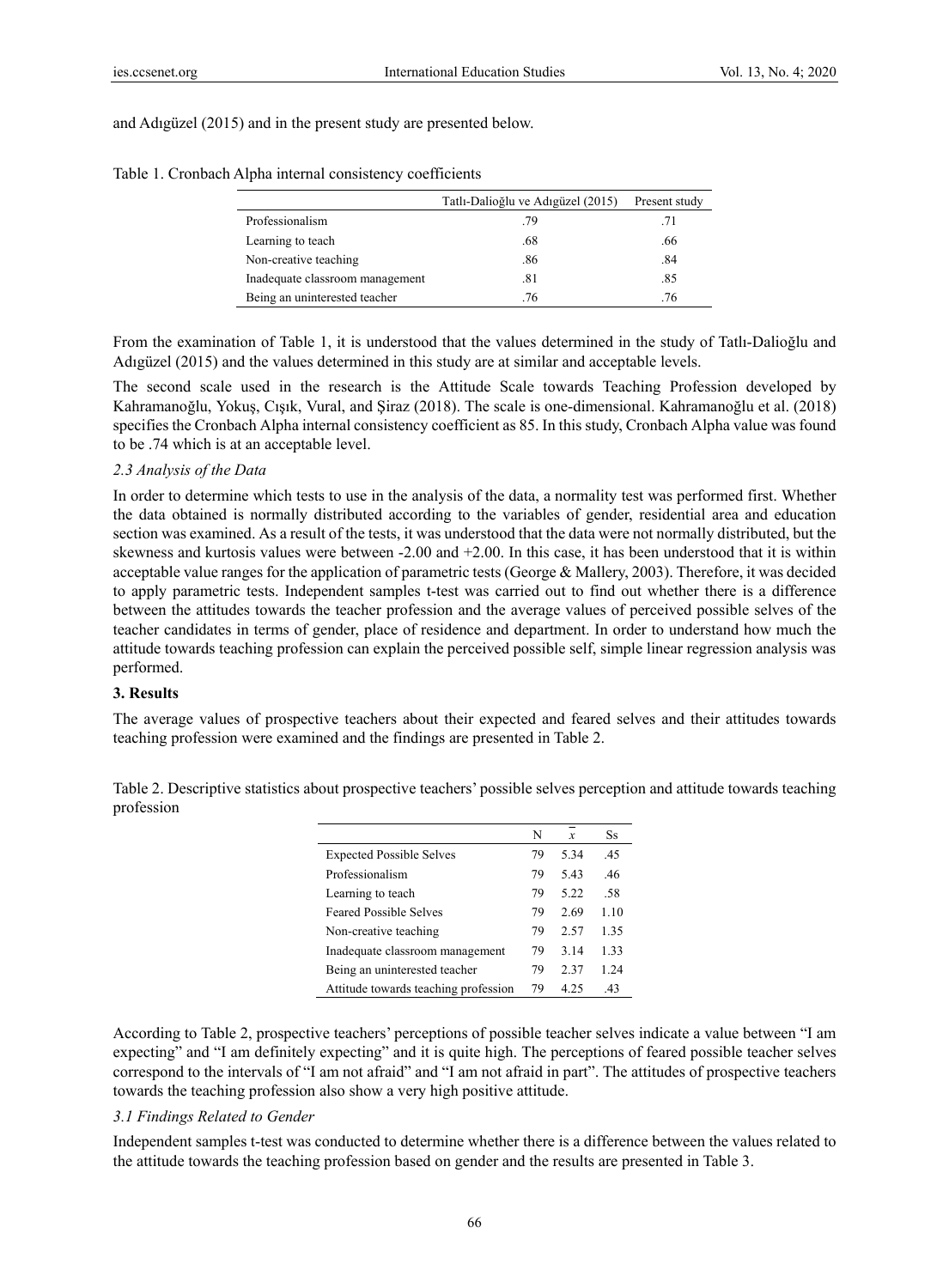#### Table 3. Attitude towards teaching profession by gender

| Groups | N  |      | SS |  |  |
|--------|----|------|----|--|--|
| Female | 47 | 4.33 | 43 |  |  |
| Male   |    | 14   | 40 |  |  |

According to these results, there was no statistically significant difference between female and male teacher candidates in terms of attitude towards teaching profession:  $t_{(77)} = -1.97$ , p $> 0.05$ .

Independent samples t-test was conducted to find out whether there is a difference between the values regarding perception of expected possible teacher selves based on gender and the results are presented in Table 4.

|  |  | Table 4. Expected possible teacher selves according to gender |  |
|--|--|---------------------------------------------------------------|--|
|  |  |                                                               |  |

| Sub-dimensions    | Groups         | $\mathbf N$ | $\boldsymbol{x}$ | SS  |         |      |
|-------------------|----------------|-------------|------------------|-----|---------|------|
|                   | Female 47 5.48 |             |                  | .50 |         |      |
| Professionalism   | Male 32 5.36   |             |                  | .41 | 1.08    | .283 |
|                   | Female         |             | 47 5.14          | .65 |         |      |
| Learning to teach | Male           | 32          | 533              | 43  | $-1.51$ | 134  |

According to these results, it was understood that there was no statistically significant difference between the male teacher candidates and female teacher candidates in both sub-dimensions in terms of the perception of the expected teacher selves.

Independent samples t-test was conducted to find out whether there is a gender originated difference between the values related to the perceived feared possible teacher selves and the results are presented in Table 5.

Table 5. Feared possible teacher selves in terms of gender

| Alt boyutlar                    | Gruplar | N  | $\mathcal{X}$ | SS   |        |      |
|---------------------------------|---------|----|---------------|------|--------|------|
|                                 | Female  | 47 | 2.68          | 1.35 |        |      |
| Non-creative teaching           | Male    | 32 | 2.41          | 1.36 | .84    | .400 |
|                                 | Female  | 47 | 3.35          | 1.34 |        | .096 |
| Inadequate classroom management | Male    | 32 | 2.84          | 1.28 | 1.68   |      |
|                                 | Female  | 47 | 2.34          | 1.25 |        |      |
| Being an uninterested teacher   | Male    | 32 | 2.41          | 1 24 | $-224$ | 824  |
|                                 |         |    |               |      |        |      |

According to these results, it was understood that there was no statistically significant difference between the male teacher candidates and the female teacher candidates in all three sub-dimensions in terms of the perception of feared possible selves.

# *3.2 Findings about the Department*

Independent samples t-test was carried out to determine whether there is a difference between the values related to the attitude towards the teaching profession originating from the department where they study and the results are presented in Table 6.

Table 6. Attitude towards teaching profession by department

| Departments    |    |    |     |
|----------------|----|----|-----|
| Social studies | 47 |    |     |
| History        |    | 44 | 533 |

According to these results, it was understood that there was no statistically significant difference between the social studies teacher candidates and the history teacher candidates in terms of attitude towards teaching profession:  $t_{(77)} = .62$ , p>.05.

Independent samples t-test was conducted to determine whether there is a difference between the values regarding the expected possible teacher selves and the results are presented in Table 7.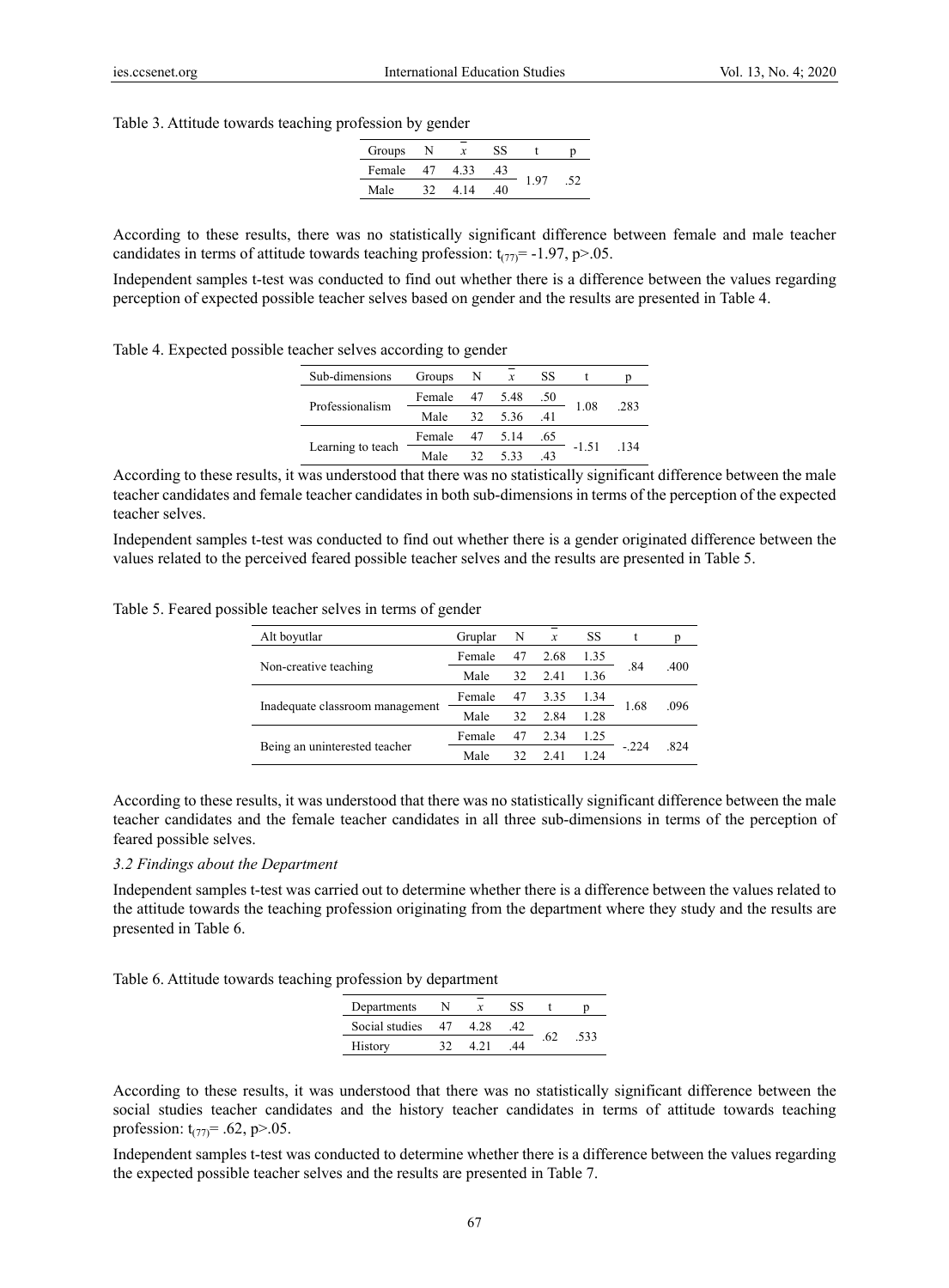| Sub-dimensions    | Groups         | N              |         | SS  |     |     |
|-------------------|----------------|----------------|---------|-----|-----|-----|
|                   | Social studies |                | 47 5.49 | .46 |     |     |
| Professionalism   | History        | 32 5.35<br>.47 | 1 2.8   | 204 |     |     |
|                   | Social studies | 47             | 5.25    | .53 |     |     |
| Learning to teach | History        | 32             | 5 1 8   | .65 | .46 | 643 |

Table 7. Expected possible teacher selves in terms of department

According to these results, it was understood that there was no statistically significant difference between the social studies teacher candidates and the history teacher candidates in both sub-dimensions.

Independent groups t-test was carried out to determine whether there is a difference between the values related to the perceived feared possible teacher selves, and the results are presented in Table 8.

Table 8. Feared possible teacher selves according to the department

| Sub dimensions                  | Groups         | N  | $\mathcal{X}$ | SS   |         |      |
|---------------------------------|----------------|----|---------------|------|---------|------|
|                                 | Social studies | 47 | 2.21          | .95  |         |      |
| Non-creative teaching           | History        | 32 | 3.09          | 1.67 | $-2.64$ | 011  |
|                                 | Social studies | 47 | 2.65          | .85  |         |      |
| Inadequate classroom management | History        | 32 | 3.87          | 1.57 | $-4.02$ | .000 |
|                                 | Social studies | 47 | 2.10          | 1.07 |         |      |
| Being an uninterested teacher   | History        | 32 | 2 77          | 1.37 | $-2.42$ | .018 |
|                                 |                |    |               |      |         |      |

According to these results, it has been understood that there is a significant difference between the teacher candidates in terms of feared possible teacher selves originating from the department they study. These differences appeared as  $t_{(77)} = -2.64$ , p>.05 in non-creative teaching sub-dimension;  $t_{(77)} = -4.02$ , p>.05 in the inadequate class management sub-dimension;  $t_{(77)}$ = -.2.42, p>.05 In the sub-dimension of being an irrelevant teacher. Feared possible teacher selves perceptions of the prospective teachers studying in the history department are statistically significantly higher than that of the prospective teachers studying in the social studies education department.

### *3.3 Findings about the Place of Residence*

Independent groups t-test was conducted to determine whether there is a difference between the values related to the attitude towards teaching profession that originates from place of residence, and the results are presented in Table 9.

Table 9. Attitude towards teaching profession by place of residence

| Groups |    | $\boldsymbol{x}$ | 88 |     |  |
|--------|----|------------------|----|-----|--|
| Rural  | 22 | 4.42             | 34 |     |  |
| Urban  | 57 | 419              | 44 | 029 |  |

According to these results, it was understood that there was a statistically significant difference between teacher candidates living in rural areas and teacher candidates living in urban areas:  $t_{(77)} = 2.23$ , p<.05.

Independent groups t-test was carried out to determine whether there is a difference between the values regarding the expected possible teacher selves, and the results are presented in Table 10.

Table 10. Expected possible teaching selves according to place of residence

| Sub-dimensions    | Groups | -N | $\mathcal{X}$ | SS  |      |      |
|-------------------|--------|----|---------------|-----|------|------|
|                   | Rural  |    | 22 5.50       | .53 |      |      |
| Professionalism   | Urban  |    | 57 5.41       | .44 | .727 | .469 |
|                   | Rural  |    | 22 5.28       | .62 |      |      |
| Learning to teach | Urban  |    | 57 5 20       | .56 | .560 | -577 |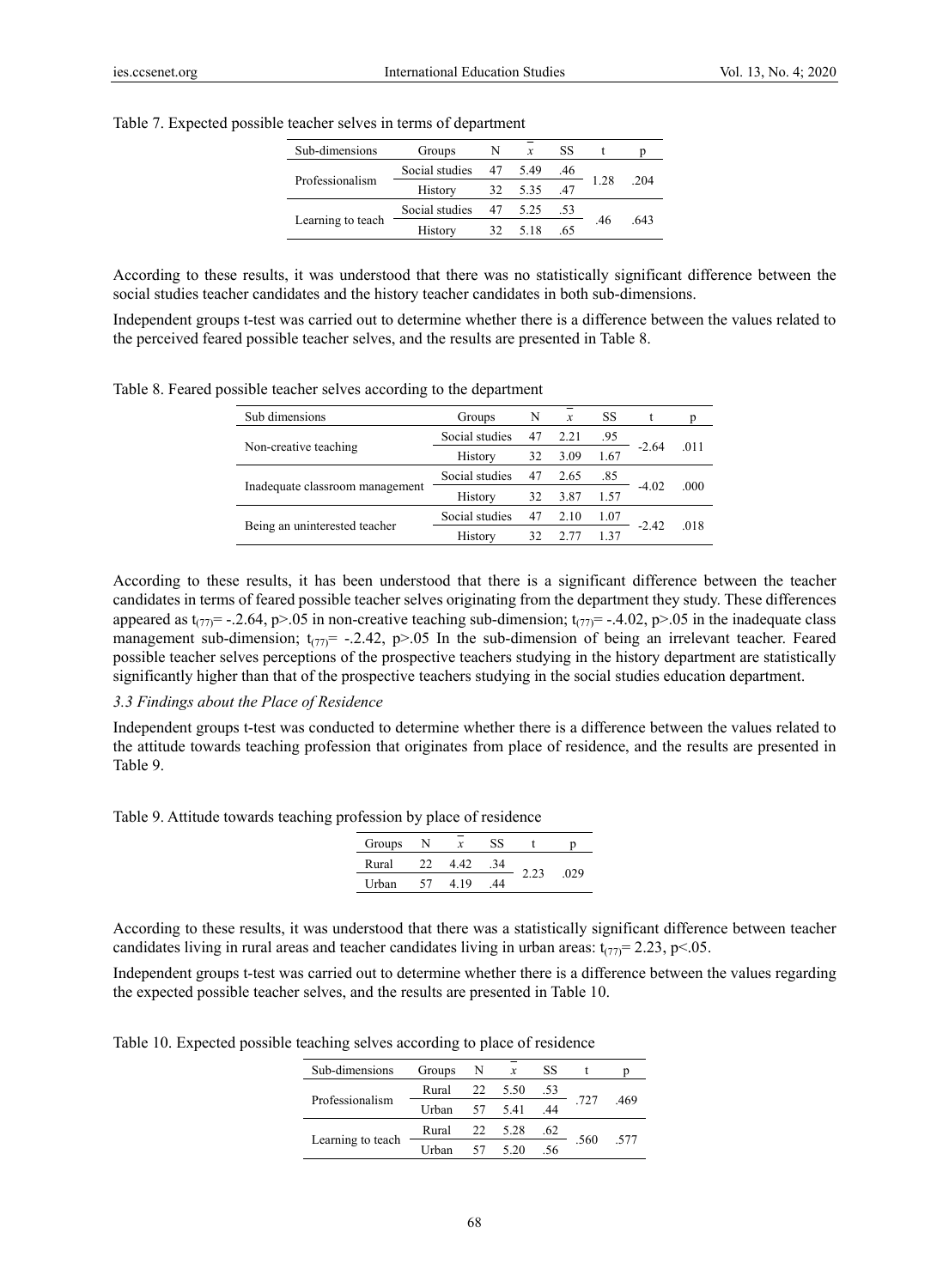According to these results, it was understood that there was no statistically significant difference in both sub-dimensions between teacher candidates living in rural areas and teacher candidates living in urban areas.

Independent groups t-test was carried out to determine whether there is a difference between the values related to the perceived feared possible teacher selves and the results are presented in Table 11.

| Groups  | N  | $\bar{x}$ | SS   |  |                               |
|---------|----|-----------|------|--|-------------------------------|
| Rural   | 22 | 2.28      | 1.25 |  | 248                           |
| Urban   | 57 | 2.68      | 1.39 |  |                               |
| Rural   | 22 | 2.95      | 1.10 |  | 378                           |
| Urban   | 57 | 3.22      | 1.41 |  |                               |
| Rural   | 22 | 2.37      |      |  | 992                           |
| I Irhan | 57 | 237       | 1 27 |  |                               |
|         |    |           |      |  | $-1.16$<br>$-.889$<br>$-.010$ |

Table 11. Feared possible teacher selves by place of residence

According to these results, it was understood that there was no statistically significant difference in all three sub-dimensions between pre-service teachers living in rural areas and pre-service teachers living in cities.

*3.4 Findings about the Effect of Attitude Towards Teaching Profession on the Possible Selves of Teacher Candidates* 

In this section, findings regarding the effect of attitudes towards teaching profession on expected and feared teacher selves will be given.

3.4.1 The Effect of the Attitude Towards Teaching Profession on the Expected Possible Selves of Teacher Candidates

There are two sub-dimensions of the expected possible teacher self. These sub-dimensions are professionalism and learning to teach. The results of simple linear regression analysis regarding the predictive power of the attitude towards teaching profession on professionalism sub-dimension are presented in Table 12 and Table 13.

Table 12. The prediction level of attitude towards the teaching profession on the sub-dimensions of the expected possible teacher selves

|                             | $R^2$ |      | Adjusted $R^2$ Std. Error of the Estimate |
|-----------------------------|-------|------|-------------------------------------------|
| 228. Professionalism .477   |       | .218 | 41538                                     |
| 170. Learning to teach 413. |       | .159 | .53512                                    |

According to Table 12, the attitudes of the participants of this study about the profession of teaching explain 22% of the total variance related to the professionalism sub-dimension of the expected teacher self and 17% of the total variance related to the learning to teach sub-dimension.

Table 13. Simple linear regression analysis coefficients table to determine the predictive state of attitude towards the teaching profession on the expected possible self

| Constant                             | Dependents             |       | Standard Error |      |      |      |
|--------------------------------------|------------------------|-------|----------------|------|------|------|
| Attitude towards teaching profession | Professionalism        | - 519 | 109            | 477  | 4.76 | .000 |
|                                      | Learning to teach .557 |       | .140           | .413 | 397  | .000 |

According to Table 13, there is a positive (.519) relationship between the attitude towards the teaching profession and the professionalism sub-dimension of the expected possible teacher selves. This relationship seems to be meaningful ( $t=4.76$ ,  $p=0.000$ ). There is a significant positive linear relationship between the attitude towards the teaching profession and the professionalism sub-dimension of the expected possible teacher selves. There is a positive (.557) relationship between the attitude towards the teaching profession and the learning to teach sub-dimension of the expected possible teacher selves. This relationship also seems to be meaningful  $(t=3.97, t=0.005)$ p=0.000). There is a significant positive linear relationship between the attitude towards teaching profession and the learning to teach sub-dimension of expected possible teacher selves.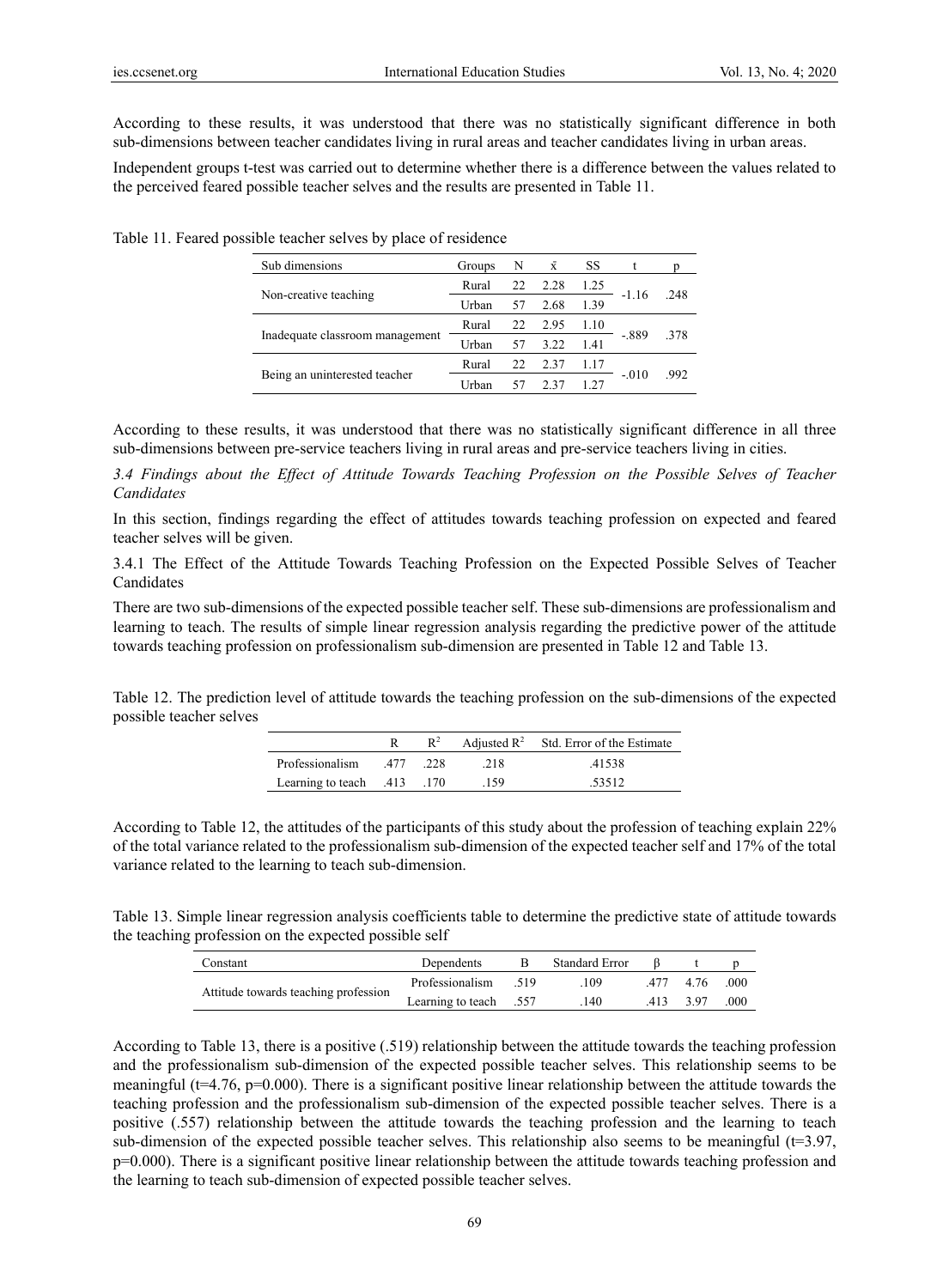3.4.2 The Effect of Attitude Towards Teaching Profession on Prospective Teachers' Feared Possible Selves

There are three sub-dimensions of the feared possible teacher self. These sub-dimensions are fear of being an uncreative teacher, fear of being inadequate in classroom management and fear of being an uninterested teacher. The results of the simple linear regression analysis regarding the power of attitude towards the teaching profession on predicting these dimensions are presented in Table 14.

Table 14. The prediction power of attitude towards the teaching profession on the feared possible teacher self

|                                 |      | $R^2$ |         | Adjusted $R^2$ Std. Error of the Estimate |
|---------------------------------|------|-------|---------|-------------------------------------------|
| Non-creative teaching           | .024 | .001  | $-012$  | 1.36813                                   |
| Inadequate classroom management | .060 | .004  | $-.009$ | 1.34253                                   |
| Being an uninterested teacher   | .058 | .003  | $-010$  | 1.24631                                   |

When Table 14 is examined, it is understood that the attitude towards the teaching profession does not have the power to predict the feared possible teaching selves.

# **4. Discussion and Conclusion**

It is seen that prospective teachers 'perceptions of expected possible teacher selves are quite high while perceptions of feared selves are considerably low. This is in line with the results reported by Aktas (2019), Babanoglu and Agcam (2018), Çelik, Yorulmaz, and Çokçalışkan (2019), Tavsanli and Sarac (2016), Karali (2018), and Uygun and Karali (2019). The highly positive attitude towards the teaching profession is also in line with the results reported in the literature.

It is understood that there is no difference in terms of attitude towards teaching profession due to gender or education. It has been understood that the only variable that can make a significant difference between the values of pre-service teachers' attitudes towards teaching profession is the place where they live. These findings will be discussed below.

# *4.1 Discussion of Findings Related to Gender Variable*

It was observed that gender, which is the first of the variables discussed in the study, has no effect on the perceptions of possible teacher selves teacher candidates. When the relevant literature is examined, it is seen that there are studies reporting gender as both an effective and ineffective factor. For example, Tavsanli and Sarac (2016) worked with pre-service classroom teachers and Uygun and Karali (2019) worked with social studies teacher candidates and both found that gender is an effective factor. According to Tavsanli and Sarac (2016), gender is effective on both sub-dimensions of expected possible teacher selves. Similarly, Uygun and Karali (2019) found that gender only makes a significant difference in terms of expected possible teacher selves. Göçer (2019) found that gender is effective on expected possible selves and on one dimension of feared possible selves. Aktaş (2019), on the other hand, did not find a significant difference in terms of expected possible teacher selves, but reported a significant difference in terms of feared possible teaching selves. On the contrary, Babanoğlu and Ağçam (2018) state that gender does not make any significant difference in any dimension. Considering the lack of a consistent result in other studies, another gender-related mediator variable can be considered to be effective.

No significant difference was observed in the attitude towards the teaching profession based on gender. However, in some previous studies on attitude towards teaching profession, a significant difference has been reported in favor of female students (Aksoy, 2010; Camadan & Duysak, 2010; Dönmez & Uslu, 2013; Gökçe & Sezer, 2012; Karatekin, Merey, & Keçe, 2015; Tay & Akyürek-Tay, 2006; Terzi & Tezci, 2007). However, there are also studies that do not report a significant difference (Bulut, 2009; Kartal & Afacan, 2012). In this case, it can be thought that the effect of gender on attitude is not certain.

# *4.2 Discussion of Findings Related to the Department Variable*

It was found out that the department was not effective on the expected possible teacher selves. However, it was observed that there was a significant difference originating from the department among the values related to the feared possible teacher selves. Feared possible teacher selves perception of Candidates studying in the history department is higher than those studying in the social studies department. The probable reason for this situation may be that prospective teachers in the social studies department take more courses about teaching and spend more time in schools. Perhaps the reason why the pre-service history teachers' fears are high is that they are separated from the K-12 environment for a long time. They have an extra concern before returning to the K-12 environment as a teacher. In addition, students of education faculty are getting more education to use various materials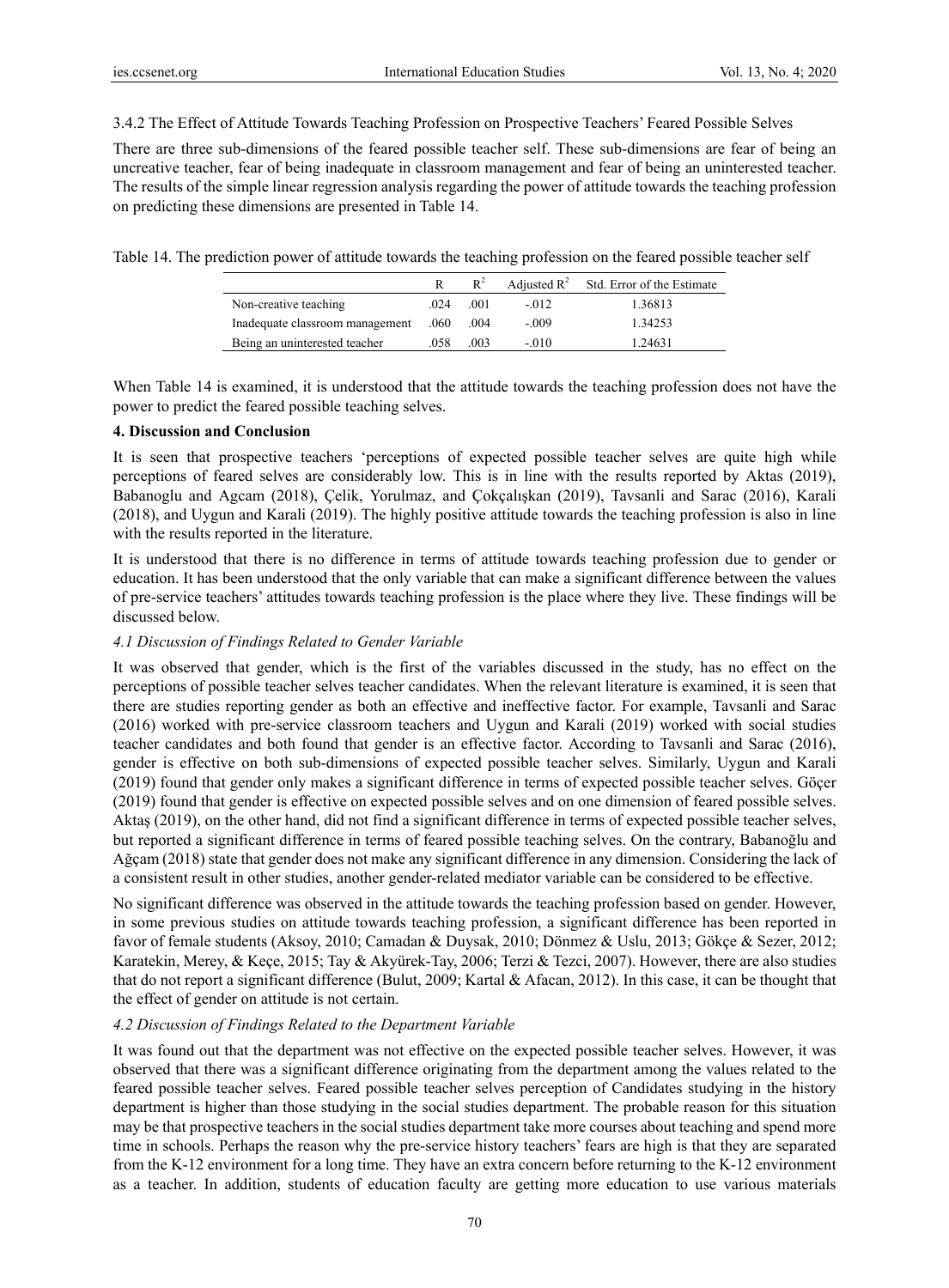instructional methods (Dönmez & Tangülü, 2012; Durmaz & Kiriş-Avaroğulları, 2016; Gökdemir & Gazel, 2019). Another reason may be anxiety levels of prospective teachers. As a matter of fact, in the study conducted by Sever, Aktaş, Şahin, and Tunca (2015), it was determined that prospective teachers enrolled in the pedagogical formation may encounter problems such as not being able to provide classroom management and not communicating effectively with students. The quality of pedagogic formation programs can also be important. In the study conducted by Demirtaş and Kırbaç (2016), it was reported that most of the students enrolled in the pedagogical formation certificate program found the pedagogical formation education inadequate due to the short program duration, the program was compressed, the time and conditions were not suitable, the teachers and the program were not efficient and the courses were not oriented towards implementation. In addition, Dündar and Karaca (2013) reported that most of the pedagogical formation students explained the pedagogical formation program with negative metaphors such as formation as a dark path and formation as a torture tool. There are also studies reporting that pedagogical formation students may lack of some basic instructional skills such as questioning (Kiriş-Avaroğulları & Vurgun 2018) which may increase their concern. When the results of this study are evaluated together with other studies, it is understood why the pre-service teachers' fears are higher. However, an examination of the related literature reveals that conflicting results regarding the effect of the department are reported. Babanoğlu and Ağçam (2018), who examined prospective teachers from different departments, found differences in terms of expected possible selves while they did not find any difference in terms of feared possible feared selves. Similarly Göçer (2019) reported that there are meaningful differences among teacher candidates from different departments in terms of expected possible selves, yet such a difference occurs only with regard to one dimension of feared possible selves. However, one should keep in mind that prospective teachers participating in the study of Babanoğlu and Ağçam (2018), and Göçer (2019)) receive education in the Faculties of Education. Therefore, the fact that History candidates in our study are from the Faculty of Letters is perhaps the main source of the meaningful difference with regard to feared possible selves. Uygun and Karalı (2019) examined social studies teacher candidates from different universities reported a significant difference originating from the university in terms of both expected and feared teacher selves. Aktaş (2019), on the other hand, reports a difference only from the university where the teacher candidates study in terms of only feared possible selves. Thus it is hard to say that department variable itself alone makes a significant difference, but it is clear that it results in meaningful difference when it is coupled with some other variables which is unknown to us yet.

No significant difference was found among the values indicating the attitudes of prospective teachers towards the teaching profession, resulting from the department. Yet, the differences arising from the department are reported in the related literature (Bulut, 2009; Camadan & Duysak, 2010; Gökçe & Sezer, 2012; Kartal & Afacan, 2013; Terzi & Tezci, 2007). The departmental differences mentioned in these studies are generally between the departments of social sciences and departments of science. The history and social studies departments examined in this study are very close to each other. Perhaps that is why there was no difference between the two departments in terms of the attitude towards teaching profession. However when we look at related literature about pedagogical formation students in general it is possible to see that There are studies reporting that the attitudes of pedagogical formation students towards the teaching profession are above the middle level (Kartal & Afacan, 2012) and more positive (Bağçeci, Yıldırım, Kara, & Keskinpalta, 2015) than the senior students of the education faculty. However, there is a difference between teacher candidates studying in the Faculty of Education and those who are registered in the Faculty of Literature and who have received a pedagogical formation certificate from the education faculty based on perception towards teaching profession (Özdemir, Tulumcu, & Tulumcu, 2019) and the levels of self-efficacy and job satisfaction (Urbay-Şen, 2015). Teacher candidates in the Faculty of Education are more positive in those aspects according to relevant literature.

# *4.3 Discussion of the Findings about the Place of Residence Variable*

In this study, it was revealed that there was no significant difference arising from the place of residence in terms of possible teacher selves perception. This situation confirms the work of Tavsanli and Sarac (2016) and Uygun and Karali (2019). However, it has been revealed that the place of residence is important in terms of attitude towards teaching profession. Accordingly, the pre-service teachers' attitudes towards the teaching profession, who spent most of their life in the countryside, are more positive. Accordingly, the pre-service teachers' attitudes towards the teaching profession, who spent most of their life in the countryside, are more positive. The probable reason for this is that teachers are perceived as a higher level profession in rural areas where there is less professional diversity and jobs based on physical strength are more common. However, in the related literature, there are opposite results. For example, Tay and Akyürek-Tay (2006) stated that the attitudes of those residing in the provincial centers are higher than those living in the villages.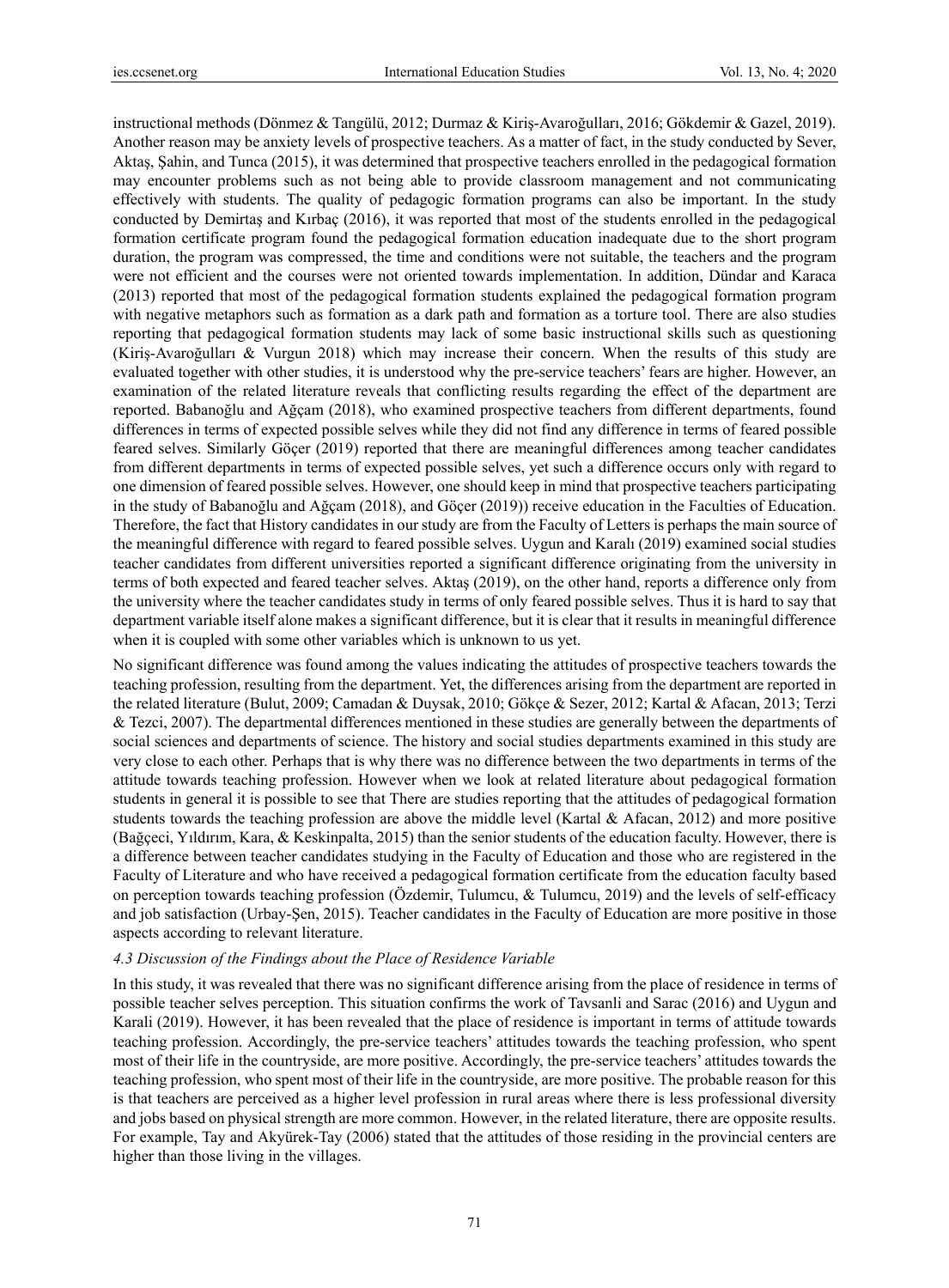# *4.4 Discussion of the Findings on the Predictive Effect of Attitudes Towards Teaching Profession on Possible Teacher Selves*

It is understood that the attitude towards the teaching profession explains 22% of the total variance in the professionalism dimension of the expected possible teacher selves and 17% of the total variance in the learning to teach dimension. Therefore, it can be said that attitude towards teaching profession is an important predictor of the expected possible teacher selves. Tatlı-Dalioğlu and Adıgüzel (2017) reported that their attitude towards teaching profession and self-efficacy beliefs of teacher candidates explain a total of 29% of the variance in expected possible teacher selves. However, they state that 22% of this variance is explained by only their self-efficacy beliefs. Therefore the finding that 22% of the total variance was explained by the attitude towards the teaching profession in this study is a striking one. However, it was understood that the attitude towards the teaching profession was not effective in predicting the feared possible self. Tatlı-Dalioğlu and Adıgüzel (2017) did not investigate the effect of the attitude towards the teaching profession on the feared possible self.

### *4.5 Conclusion and Recommendations*

As a result, it was understood that gender did not affect prospective teachers' possible selves. Also, gender is not effective on attitude towards teaching profession. The department of teacher candidates is not effective on the expected possible teacher selves, but it is effective on the feared possible teacher selves. Students of the history department have higher fears. The fears of teacher candidates from the history department can be further investigated and changes can be made in the curriculum according to the findings. We believe that arrangements in the curriculum may solve many problems (Avaroğulları & Ata, 2013). Perhaps a pedagogical formation program, which can be given for four years from the first year, may be an effective solution. The place of residence is also not an effective factor on possible teacher selves. However, it has an effect on the attitude towards the teaching profession. The attitudes of teacher candidates living in rural areas towards the teaching profession are significantly high. It is necessary to think about what can be done and develop solutions to further improve the attitudes of teacher candidates living in urban areas towards the teaching profession. It has been understood that the attitude towards teaching profession is effective in predicting possible selves, but it is ineffective in predicting feared possible selves.

# **References**

- Aksoy, M. A. (2010). Öğretmen adaylarının öğretmenlik mesleğine & ilişkin tutumları (Gaziosmanpaşa üniversitesi örneği). *Sosyal Bilimler Araştırmaları Dergisi, 2*, 197-212. https://doi.org/10.19129/sbad.177
- Aktaş, K. (2019). *İngilizce öğretmen adaylarının meslekteki ilk yıllarına yönelik olası benlikleri ile özel alan yeterlikleri arasındaki ilişki (The relationship between the possible selves for the early years of english teacher candidates and their special field competencies)* (Unpublished doctoral dissertation). Van Yüzüncü Yıl Üniversitesi, Eğitim Bilimleri Enstitüsü.
- Atalmış, E. H., & Köse, A. (2018). Turkish prospective teachers' attitudes towards the teaching profession: a meta analysis study. *Journal of Measurement and Evaluation in Education and Psychology, 9*(4), 393-413. https://doi.org/10.21031/epod.410287
- Avaroğulları, M., & Ata, B. (2013). Sosyal bilgiler öğretmeni adayları ve intihal: önbilgileri, intihalin yaygınlığı ve başvurulan yöntemler. *Gaziosmanpaşa Bilimsel Araştırma Dergisi, 4*, 94-107.
- Babanoğlu, M. P., & Ağçam, R. (2018). Exploring Possible-selves of Turkish Prospective Teachers. *Akdeniz Egitim Arastirmalari Dergisi, 12*(26), 447-462. https://doi.org/10.29329/mjer.2018.172.22
- Bağçeci, B., Yıldırım, İ., Kara, K., & Keskinpalta, D. (2015). Pedagojik formasyon ve eğitim fakültesi öğrencilerinin öğretmenlik mesleğine yönelik tutumlarının karşılaştırılması. *Erzincan Eğitim Fakültesi Dergisi, 17*(1), 307-324. https://doi.org/10.17556/jef.52416
- Bak, W. (2015). Possible Selves: Implications for Psychotherapy. *International Journal of Mental Health and Addiction, 13*(5), 650-658. https://doi.org/10.1007/s11469-015-9553-2
- Bulut, İ. (2009). Öğretmen adaylarının öğretmenlik mesleğine ilişkin tutumlarının değerlendirilmesi (Dicle ve Fırat üniversitesi örneği). *Dicle Üniversitesi Ziya Gökalp Eğitim Fakültesi Dergisi, 14*, 13-24.
- Camadan, F., & Duysak, A. (2010). Farklı programlardaki öğretmen adaylarının öğretmenlik mesleğine yönelik tutumlarının çeşitli değişkenler açısından karşılaştırılması: Rize üniversitesi örneği. *Sakarya Üniversitesi Eğitim Fakültesi Dergisi, 20*, 30-42.
- Çayak, S. (2014). İlkokul öğretmenlerinin yapılandırmacı yaklaşımı uygulamaya yönelik tutumları ile özyeterlikleri arasındaki ilişki. *Mehmet Akif Ersoy Üniversitesi Eğitim Fakültesi Dergisi, 31*, 88-110.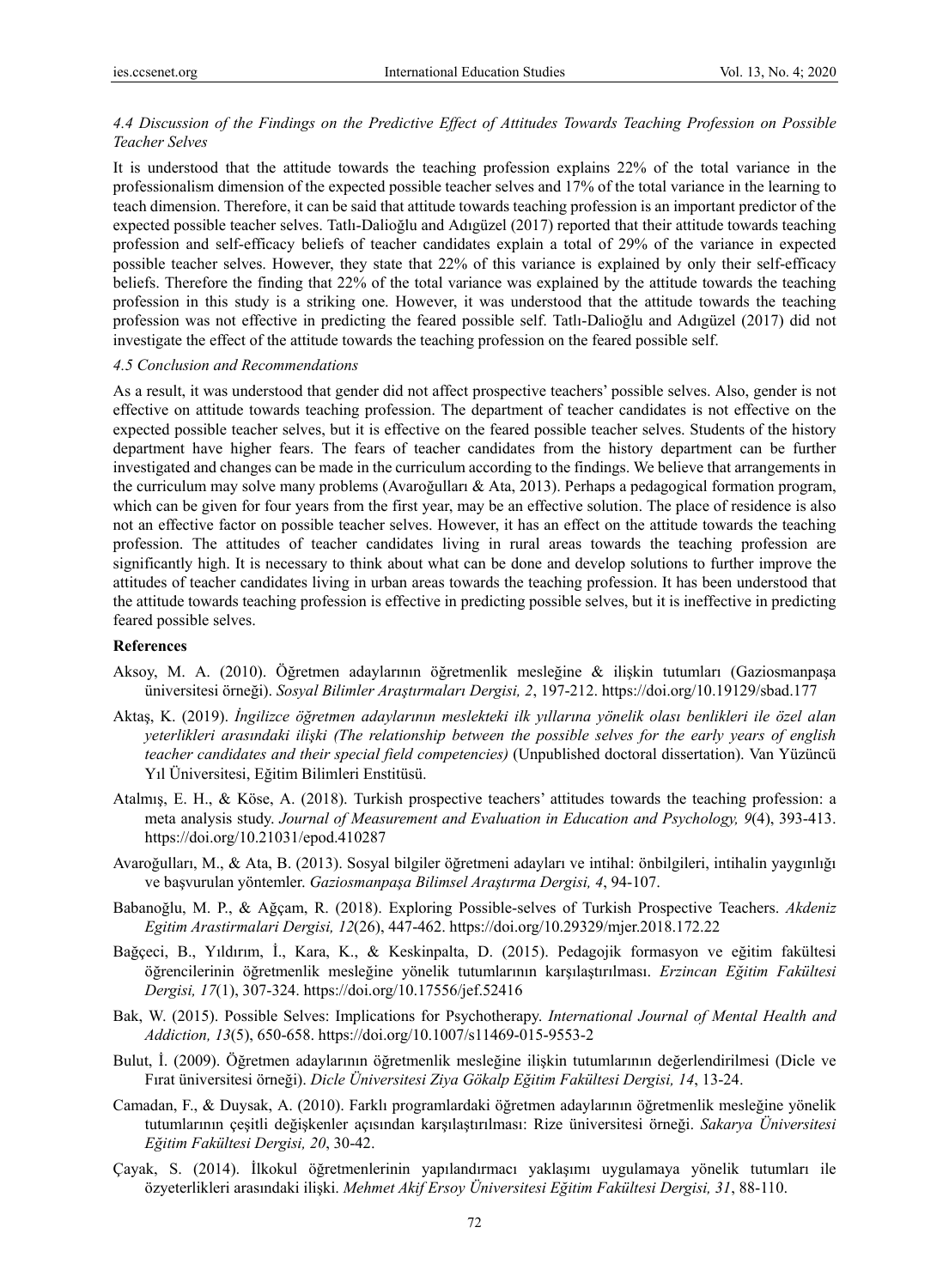- Çelik, Ö, Yorulmaz, A., & Çokçalışkan, H. (2019). Öğretmen Genel Yeterlikleri Açısından Sınıf Öğretmenleri ve Öğretmen Adaylarının Kendilerini Değerlendirmeleri. *Eskişehir Osmangazi Üniversitesi Sosyal Bilimler Dergisi, 20*, 203-215. https://doi.org/10.17494/ogusbd.548342
- Demirtaş, H., & Kırbaç, M. (2016). The views of Pedagogic Formation Certificate Program Students Regarding Pedagogic Formation Training. *Trakya University Journal of Education Faculty, 6*(2), 138-152.
- Dönmez, C., & Tangülü, Z. (2012). Türkiye Cumhuriyeti İnkılâp Tarihi ve Atatürkçülük dersinde öğretmenlerin gazete kullanımına ilişkin tutumlarının çeşitli değişkenlere göre incelenmesi. *Gazi Üniversitesi Gazi Eğitim Fakültesi Dergisi, 32*(2), 347-361.
- Dönmez, C., & Uslu, S. (2013). Sosyal bilgiler öğretmen adaylarının öğretmenlik mesleğine yönelik tutumları. *Türk Eğitim Bilimleri Dergisi, 11*(1), 42-63. https://doi.org/10.23863/kalem.2017.18
- Dündar, H., & Karaca, E. T. (2013). Formasyon öğrencilerinin 'pedagojik formasyon programına ilişkin sahip oldukları metaforlar. *Gazi Üniversitesi Endüstriyel Sanatlar Eğitim Fakültesi Dergisi, 30*, 19-34.
- Durmaz, A., & Kiriş-Avaroğulları, A. (2016). Sosyal bilgiler derslerinde etkinlik uygulamalarının öğrenci motivasyonuna etkisi. *Turkish Studies, 11*(3), 995-1010. https://doi.org/10.7827/TurkishStudies.9409
- George, D., & Mallery, M. (2003). *SPSS for Windows Step by Step: A Simple Guide and Reference 11.0 update*. Boston: Pearson.
- Göçer, S. (2019). Öğretmen Adaylarının Gelecek Öğretmenlik Performansına İlişkin Beklenen ve Korkulan Olası Benlikleri. *Kastamonu Eğitim Dergisi, 27*(5), 1841-1864. https://doi.org/10.24106/kefdergi.2777
- Gökçe, F., & Sezer, G. O (2012). Öğretmen Adaylarının Öğretmenlik Mesleğine Yönelik Tutumları (Uludağ Üniversitesi Örneği). *Uludağ Eğitim Fakültesi Dergisi, 25*(1), 1-23.
- Gökdemir, A., & Gazel, A. A. (2019). Ters yüz öğrenmenin sosyal bilgiler öğretmen adaylarının yapılandırmacılığa yönelik tutumlarına etkisi. *Eğitim Kuram ve Uygulama Araştırmaları Dergisi, 5*(2), 239-249.
- Hamman, D., Wang, E., & Burley, H. (2013). What I expect and fear next year: Measuring new teachers' possible selves. *Journal of Education for Teaching, 39*(2), 222-234. https://doi.org/10.1080/02607476.2013.765194
- Kahramanoğlu, R., Yokuş, E., Cücük, E., Vural, S., & Şiraz, F. (2018) öğretmenlik mesleğine yönelik tutum ölçeği (ÖMYTÖ) geçerlik ve güvenirlik çalışması. *Turkish Studies Educational Sciences, 13*(11), 1669-1686. https://doi.org/10.7827/TurkishStudies.13561
- Karalı, M. A. (2018). *Sosyal bilgiler öğretmen adaylarının meslek öncesi öğretmen kimlik düzeyleri ile olası benlikleri arasındaki ilişkinin incelenmesi* (Unpublished master's dissertation). Uşak Üniversitesi, Sosyal Bilimler Enstitüsü Uşak
- Karatekin, K., Merey, Z., & Keçe, M. (2015). Sosyal Bilgiler Öğretmen Adaylarının Öğretmenlik Mesleğine Yönelik Tutumları. *YYÜ Eğitim Fakültesi Dergisi (YYU Journal of Education Faculty), 12*(1), 70-96.
- Kartal, T., & Afacan, Ö. (2012). Pedagojik formasyon eğitimi alan öğretmen adaylarının öğretmenlik mesleğine ilişkin tutumlarının incelenmesi. *Mehmet Akif Ersoy Üniversitesi Eğitim Fakültesi Dergisi, 12*(24), 76-96.
- Kaya, M. (1997). Ailede Anne-Baba Tutumlarının Çocuğun Kişilik ve Benlik Gelişimindeki Rolü. *Ondokuz Mayıs Üniversitesi İlahiyat Fakültesi Dergisi, 9*(9), 193-204.
- Kiriş-Avaroğulları, A., & Vurgun, A. (2018). Analysis of Historical Questions of History Teachers, History Teacher Candidates and High School Students. *Kastamonu Education Journal, 26*(1), 135-142.
- Markus, H., & Nurius, P. (1986). Possible Selves. *American Psychologist, 41*(9), 954-969. https://doi.org/10.1037/0003-066X.41.9.954
- Özdemir, M., Tulumcu, F. M., & Tulumcu, F. I. (2019). Türkçe ve Türk dili ve edebiyatı öğretmen adaylarının öğretmenlik mesleğine yönelik algıları. *Ana Dili Eğitimi Dergisi, 7*(2), 285-302. https://doi.org/10.16916/aded.485425
- Sever, D., Aktaş, B., Şahin, S., & Tunca, N. (2015). Problems that Pedagogical Formation Certificate Program Students Think that They will Encounter in Their Professional Lives Pedagojik Formasyon Sertifika Programı Öğrencilerinin Öğretmenlik Mesleğine Başladıklarında Karşılaşabileceklerini düşündükleri sorunlar. *Anadolu Journal of Educational Sciences International, 5*(2), 1-23. https://doi.org/10.18039/ajesi.35496